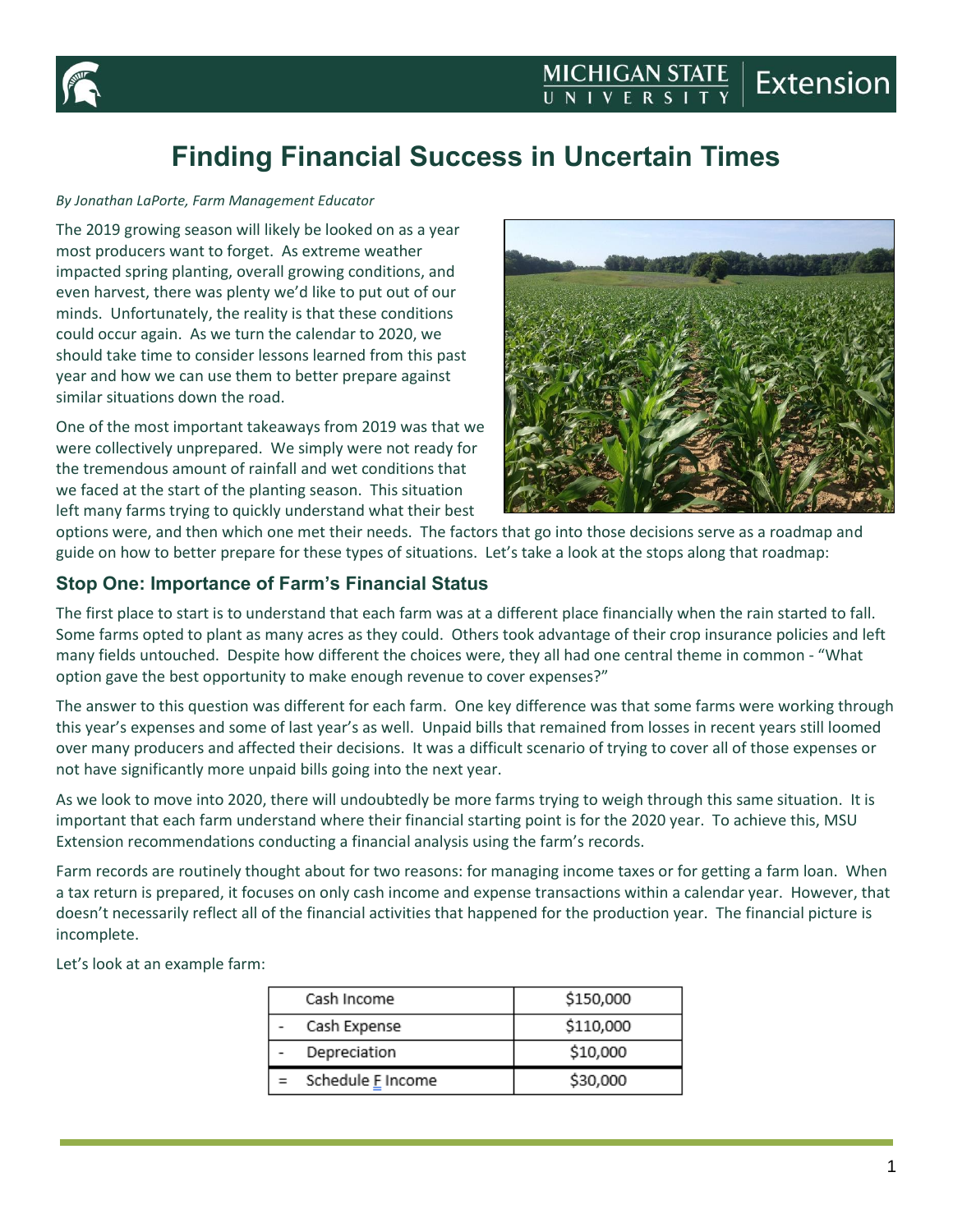

Looking at this farm's IRS tax return, did they make or lose money? According to the tax return the answer is yes, but did the farm really make \$30,000? What about adjustments for crops stored in the grain bin, both at the beginning and end of the year? Some of those bushels weren't part of the year's production, but weren't part of the year's cash transactions. This is where a financial analysis starts to put the pieces together and show the whole picture for a farm.

Let's take another look at the previous example and start to add in all the components of a financial analysis.

| Cash Income                           | \$150,000  |
|---------------------------------------|------------|
| Cash Expense                          | \$110,000  |
| Depreciation                          | \$10,000   |
| Schedule F Income                     | \$30,000   |
| Beginning Inventory (Crops in Bin)    | \$45,000   |
| Ending Inventory (Crops in Bin)       | \$5,000    |
| = Net Change (subtracted from income) | -\$40,000  |
| Net Farm Income (NFI)                 | $-$10,000$ |

The changes from grain inventories between the beginning and end of the year can be thought of as changes to the farm's income. Instead of \$150,000 in cash income, the actual income level would be closer to \$110,000. However, to better track these adjustments in a financial analysis, the "net change" between inventories is made against the overall net farm income. In this example, changes in inventories results in the farm having actually experienced a loss of \$10,000.

There are similar adjustments for other activities on the farm. For example, what is the impact of pre-paid expenses that were purchased?

| Cash Income                               | \$150,000 |
|-------------------------------------------|-----------|
| Cash Expense                              | \$110,000 |
| Depreciation                              | \$10,000  |
| Schedule F Income                         | \$30,000  |
| Beginning Inventory (Crops in Bin)        | \$45,000  |
| Ending Inventory (Crops in Bin)           | \$5,000   |
| Net Change (subtracted from income)       | -\$40,000 |
| Beginning Pre-Paid Expense (Seed & Chems) | -\$10,000 |
| Ending Pre-Paid Expense (Seed & Chems)    | +\$25,000 |
| Net Change (subtracted from expenses)     | +\$15,000 |
| Net Farm Income (NFI)                     | \$5,000   |

Pre-paid expenses can be thought of as changes to the farm's total expenses for the year. The purchase of \$10,000 was made in the previous year, but were intended for this year's production. While purchases of \$25,000 were made at the end of this year, but for next year's production. This means that the net change is \$15,000 less expense for the year than what was reported in the checkbook.

The true (or accrual) net farm income is then \$5,000, which is far less than the \$30,000 shown on the IRS tax return. This significantly changes how much the farm actually has in a "typical year" to make loan payments, pay taxes, and possibly make additional purchases. It also highlights the importance of maintaining accurate balance sheets, which often hold the information for a farm's inventories, pre-paid expenses, and other potential adjustments to net farm income.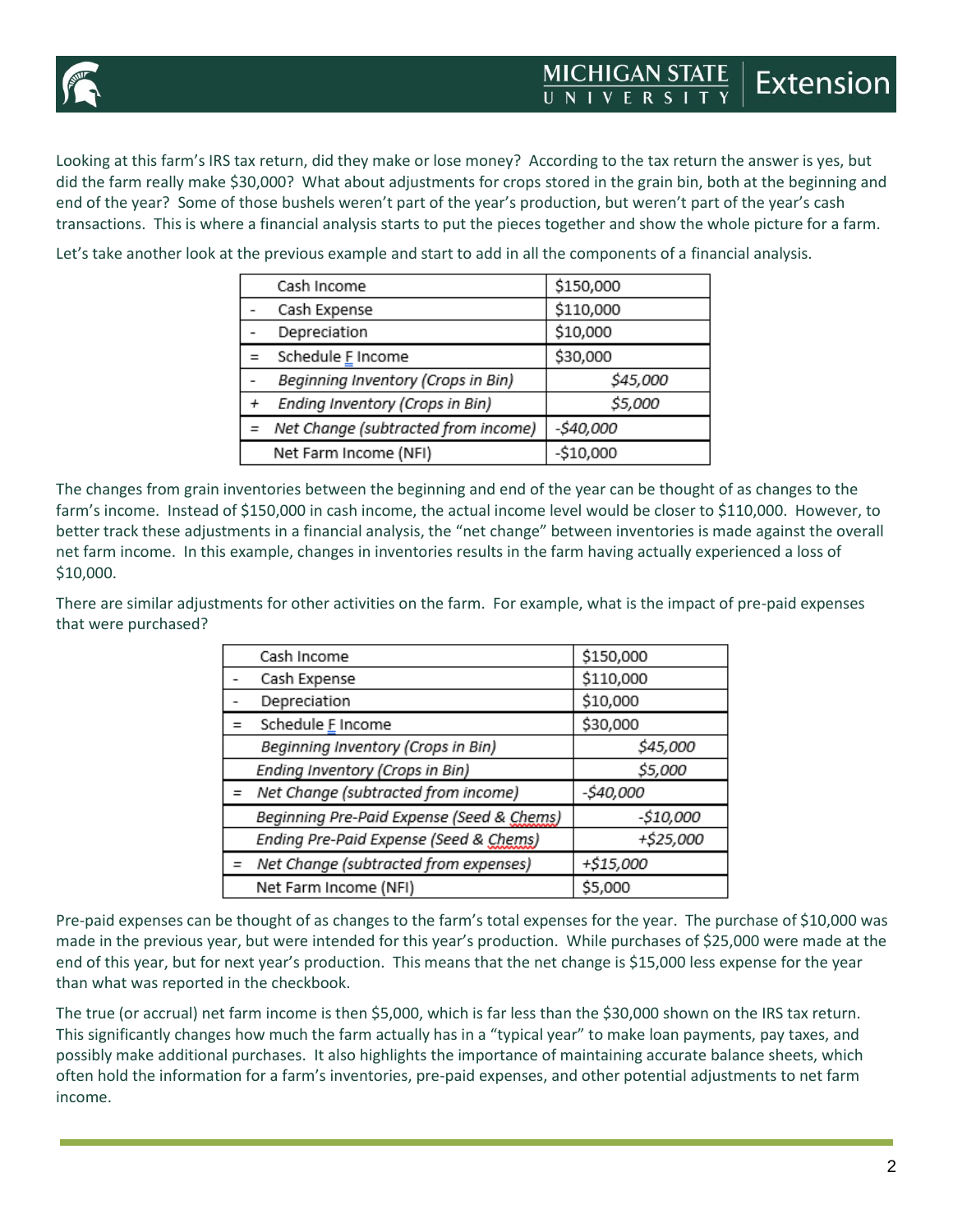

This is why good, well-kept farm records are so critical. Using all of the information and not just the cash transactions in a financial analysis gives the whole picture for the production year. It adds in the missing pieces not seen on an IRS Tax Return and more fully explains where the farm is financially.

Knowing where the farm is financially becomes the foundation for you to begin making better-informed financial decisions. It also leads to the next stop on our roadmap: Cost of Production.

## **Stop Two: Cost of Production**

Often times, the real factors driving the risks or concerns on the farm are largely unknown or not immediately understood. This was often the case this past year, as we experienced a lot of uncertainty and unknowns that influenced the decisions made by many farm managers. Many of those situations were benefited by those farms who had a good understanding of their operation's cost of production.

The phrase "cost of production" is commonly thought to focus almost exclusively on operating activities. This is often narrowed even further to what specifically went into raising livestock or producing a crop. Producers focus on yield and in the profitability generated by that production, which is what drove many of the decisions made this past year. However, if operating activities are the only focus, then we start to make decisions without looking at all the pieces, and our picture isn't whole. Not unlike what we described in the first part of our series, when making decisions using just the information in a farm's IRS tax returns.

While it certainly takes into account the activities from the farm's production, a complete review of a farm's cost of production looks at other activities as well (i.e. fixed, financing, opportunity, etc.). Looking at all activities allows producers to understand which ones add or take away from the farm's income. It also begins to reveal where the concerns or risks really are and, most importantly, what steps or actions can be taken to minimize their potential impact.

This is also another benefit of the financial analysis. It provides the starting point to begin identifying potential risks through an "enterprise analysis." An enterprise refers to each individual production area within the farm. An analysis begins by separating out incomes and expenses for each production area. Once everything is allocated to an individual enterprise, we can look at the specific risks or concerns that need to be addressed in order for each one to be successful.

The key is being able to look at the details of each enterprise and understand whether the information you're seeing should be a concern or considered reasonable for that production area. One of the best ways to determine if there's an area of risk is to compare the farm's cost of production against farms of similar size. Each year MSU Extension Telfarm publishes a benchmarking report that provides a comparison of similar size farms across Michigan. [\(https://www.canr.msu.edu/telfarm/business-analysis-summaries/\)](https://www.canr.msu.edu/telfarm/business-analysis-summaries/).

Another resource is the Farm Financial Management Database or FINBIN through the University of Minnesota. This database is a collection of benchmarking reports from across the Midwest for farms to compare against [\(https://finbin.umn.edu/\)](https://finbin.umn.edu/). MSU is a partner and contributor to the database project.

Once risks are identified, we can think about potential changes to make in order to eliminate or at least minimize their impacts. If fertilizer costs are too high, can we achieve the same or similar yields with a different fertilizer plan? Or, if weed resistance could be a major concern, how does the cost of different chemical programs impact the farm's bottomline? Comparison of the enterprise analysis to other benchmarks can also help to determine if the risks are even within the farm's ability to manage.

Finally, once we have identified our risks and our intentions to address them, we organize them into a plan of action. This is our guide for the direction we'll take the farm in the next year and helps consider what resources are needed. Do we have the materials or the knowledge to make our intended changes? If not, where can we get them or who can we enlist to help us address our risks? Most importantly, does this plan have the same potential to be profitable as what the farm was doing before?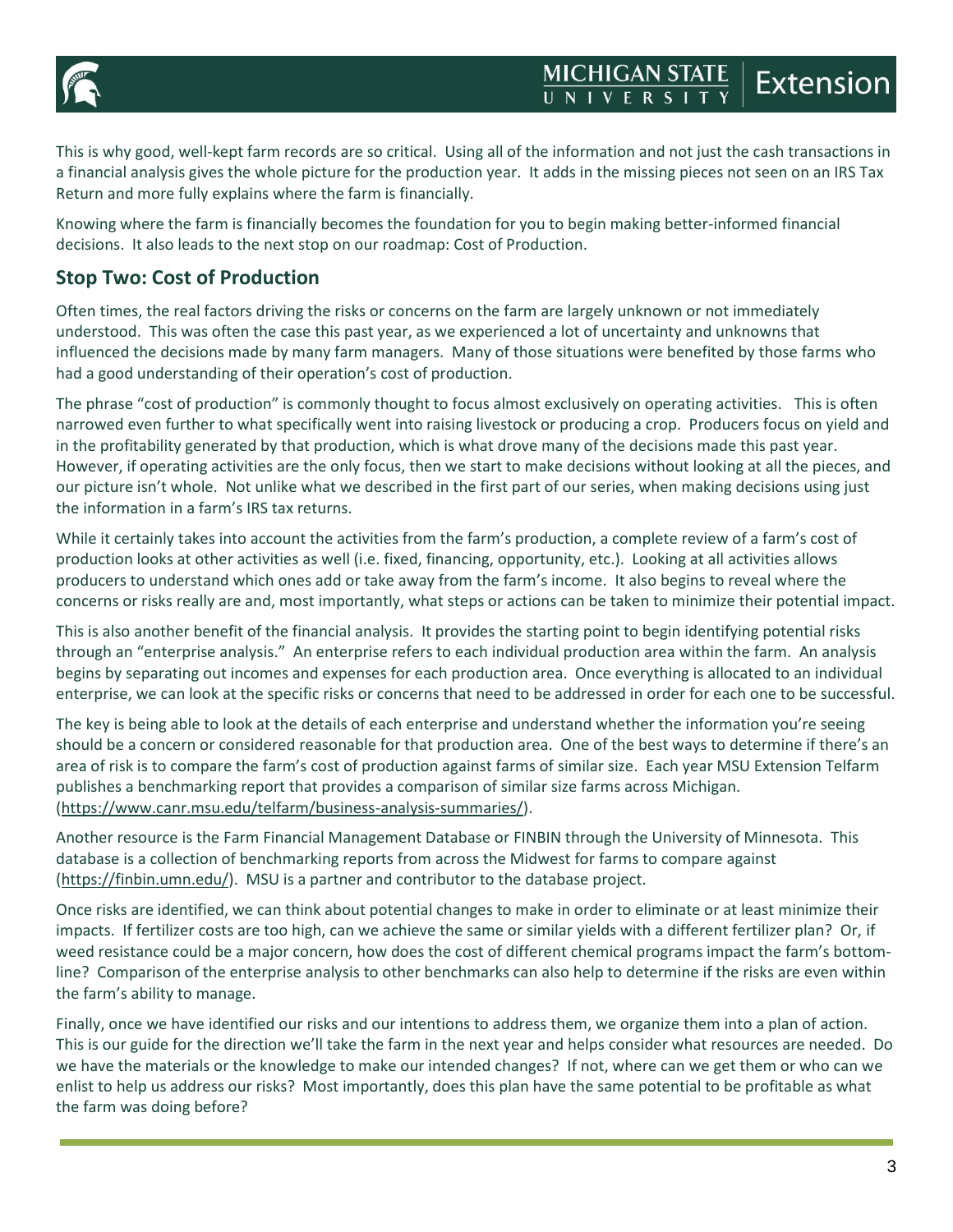



One tool that can help look at the potential profitability is the Crop Budget Estimator Tool available through MSU Extension. This is a Microsoft Excel based tool designed for producers to use their own records in building a budget that can be used for marketing decisions, comparing chemistry and fertilizer programs, evaluating capital purchases, and other important farm management decisions. The tool can be located at:

[\(https://www.canr.msu.edu/farm\\_management/budgets-cost-of-production\)](https://www.canr.msu.edu/farm_management/budgets-cost-of-production)

Knowing what our cost of production was last year helps build the plan toward a better next year. It also leads to the next stop on our roadmap: Break-evens.

#### **Stop Three: Break-Evens**

Break-even is that point at which costs equal revenues. The farm has made no money, but at the same time it has not lost money either. This is the scenario farms want to achieve when the potential for profits seem unlikely. As the 2019 season progressed, much of the focus switched from earning profits to earning enough revenue to break-even. This change in strategy emphasizes the importance of knowing your farm's cost of production, which is

| MICHIGAN STATE<br>Extension                  | <b>Crop Budget Estimator</b><br>Template by: Jon LaPorte, Farm Management Educator<br><b>Michigan State University Extension</b><br>120 N. Broadway, Suite 116, Cassopolis, MI 49031<br>Phone: (269) 445-4438<br>Email: laportei@msu.edu |                       |   |                    |          |                     |                 |                   | <b>MICHIGAN STATE</b><br>UNIVERSITY<br>Extension |                    |                       |                 |                |    |                    |
|----------------------------------------------|------------------------------------------------------------------------------------------------------------------------------------------------------------------------------------------------------------------------------------------|-----------------------|---|--------------------|----------|---------------------|-----------------|-------------------|--------------------------------------------------|--------------------|-----------------------|-----------------|----------------|----|--------------------|
|                                              | Corn                                                                                                                                                                                                                                     |                       |   |                    | Sovbeans |                     |                 |                   |                                                  | Wheat              |                       |                 |                |    |                    |
| (drop down menu) ->                          |                                                                                                                                                                                                                                          | <b>After Soybeans</b> |   |                    |          |                     |                 | <b>After Corn</b> |                                                  |                    | <b>After Soybeans</b> |                 |                |    |                    |
| <b>INCOME</b>                                |                                                                                                                                                                                                                                          |                       |   |                    |          |                     |                 |                   |                                                  |                    |                       |                 |                |    |                    |
| <b>Gross Revenue</b>                         | (Enter Below)                                                                                                                                                                                                                            |                       |   |                    |          |                     | (Enter Below)   |                   |                                                  |                    |                       | (Enter Below)   |                |    |                    |
| Cash Price                                   | \$3.85                                                                                                                                                                                                                                   |                       |   |                    |          |                     | \$9.47          |                   |                                                  |                    |                       | \$4.95          |                |    |                    |
| <b>Expected Yield</b>                        | 153.72                                                                                                                                                                                                                                   | <b>Bushels</b>        |   |                    |          |                     | 43.01           | <b>Bushels</b>    |                                                  |                    |                       | 85.68           | <b>Bushels</b> |    |                    |
| Acres                                        | 295                                                                                                                                                                                                                                      | <b>Acres</b>          |   |                    |          |                     | 245             | Acres             |                                                  |                    |                       | 98              | Acres          |    |                    |
|                                              |                                                                                                                                                                                                                                          |                       |   |                    |          |                     |                 |                   |                                                  |                    |                       |                 |                |    |                    |
| <b>Government Payments</b>                   | 15.17<br><b>A</b>                                                                                                                                                                                                                        |                       |   |                    |          | -Ś                  | 16.68           |                   |                                                  |                    | ×                     | 11.98           |                |    |                    |
| Crop Insurance Indemnity Payments            | Ŕ<br>14.56                                                                                                                                                                                                                               |                       |   |                    |          | <b>R</b>            | 12.39           |                   |                                                  |                    | ×.                    | 10.74           |                |    |                    |
|                                              | <b>Per Acre</b>                                                                                                                                                                                                                          |                       |   | <b>Total Acres</b> |          |                     | Per Acre        |                   |                                                  | <b>Total Acres</b> |                       | <b>Per Acre</b> |                |    | <b>Total Acres</b> |
| <b>Total Gross Revenue</b>                   | \$621.55                                                                                                                                                                                                                                 |                       |   | \$183,357.84       |          |                     | \$436.37        |                   |                                                  | \$106,911.80       |                       | \$446.84        |                |    | \$43,789.93        |
| <b>EXPENSES</b>                              | Enter Below)                                                                                                                                                                                                                             |                       |   |                    |          |                     | (Enter Below)   |                   |                                                  |                    |                       | (Enter Below)   |                |    |                    |
| <b>Direct (Variable) Expenses</b>            | <b>Per Acre</b>                                                                                                                                                                                                                          |                       |   | <b>Total Acres</b> |          |                     | <b>Per Acre</b> |                   |                                                  | <b>Total Acres</b> |                       | <b>Per Acre</b> |                |    | <b>Total Acres</b> |
| Seed                                         | 94.87                                                                                                                                                                                                                                    |                       | Ś | 27.986.65          |          | <b>S</b>            | 64.29           |                   | Ś                                                | 15,751.05          | s                     | 73.89           |                | \$ | 7.241.22           |
| Fertilizer                                   |                                                                                                                                                                                                                                          |                       |   |                    |          |                     |                 |                   |                                                  |                    |                       |                 |                |    |                    |
| Nitrogen                                     | <b>A</b><br>57.84                                                                                                                                                                                                                        |                       | Ś | 17.062.80          |          | l \$                | $\sim$          |                   | \$                                               | $\overline{a}$     | <b>S</b>              | 32.40           |                | Ś  | 3.175.20           |
| Phosphorus                                   | 23.67<br><b>S</b>                                                                                                                                                                                                                        |                       | Ś | 6,982,65           |          | $\vert$ \$          | $\sim$          |                   | \$                                               |                    | <b>S</b>              | 18.70           |                | Ś  | 1,832.60           |
| Potassium (Potash)                           | -Ś<br>20.05                                                                                                                                                                                                                              |                       | Ś | 5.914.75           |          | ۱ś                  | 29.89           |                   | \$                                               | 7.323.05           | <b>S</b>              | 15.12           |                | Ś  | 1.481.76           |
| Sulfur                                       | <b>S</b><br>10.42                                                                                                                                                                                                                        |                       | Ś | 3,073,90           |          | l s                 | 8.23            |                   | Ś                                                | 2,016.35           | -5                    | 11.50           |                | Ś  | 1.127.00           |
| Limestone                                    | -Ś                                                                                                                                                                                                                                       |                       | Ś |                    |          | Ŝ                   | $\sim$          |                   | Ś                                                |                    | s                     |                 |                | Ś  |                    |
| Other Fertilizer (i.e. micronutrients, etc.) | <b>S</b><br>٠                                                                                                                                                                                                                            |                       | Ś |                    |          | Ŝ                   | ×               |                   | Ś                                                |                    | ŝ                     | ٠               |                | Ŝ  | i.                 |
| <b>Crop Chemicals</b>                        |                                                                                                                                                                                                                                          |                       |   |                    |          |                     |                 |                   |                                                  |                    |                       |                 |                |    |                    |
| Herbicides                                   | 33.46                                                                                                                                                                                                                                    |                       | Ś | 9,870.70           |          | ۱Ś                  | 30.56           |                   | \$                                               | 7,487.20           | <b>S</b>              | 24.60           |                | Ś  | 2,410.80           |
| <b>Fungicides</b>                            | -Ś                                                                                                                                                                                                                                       |                       | Ś |                    |          | $\ddot{\mathsf{s}}$ | ÷               |                   | \$                                               | $\sim$             | -S                    | 14.12           |                | Ś  | 1.383.76           |
| <b>Insecticides</b>                          |                                                                                                                                                                                                                                          |                       | Ś |                    |          | $\mathsf{\hat{S}}$  | ٠               |                   | Ś                                                |                    |                       |                 |                | Ŝ  |                    |
| Crop Insurance                               | <b>S</b><br>10.57                                                                                                                                                                                                                        |                       | Ś | 3.118.15           |          | <b>S</b>            | 11.03           |                   | \$                                               | 2,702.35           | <b>S</b>              | 7.11            |                | Ś  | 696.78             |
| <b>Crop Miscellaneous</b>                    | 28.20                                                                                                                                                                                                                                    |                       | Ś | 8.319.00           |          | <b>K</b>            | 4.54            |                   | Ś                                                | 1,112.30           |                       | 0.57            |                | Ś  | 55.86              |

linked and often used interchangeably with the concept of break-evens.

When thinking about break-evens, there are typically two types that farms focus on: one for price and one for yield. The break-even for price takes the cost of production and divides it by the expected yield. The break-even for yield takes that same cost of production and divides it by the expected price.

Understanding the farm's break-evens can help in two distinct ways: 1) determine if the market price offered will maximize revenue and 2) determine if the price for inputs is favorable to justify purchasing (i.e. lock-in).

Let's examine a farm where the expected yield will be 180 bushels per acre and the expected price is \$4.00 per bushel:

| Break-even Price (corn)  |             |  |  |  |  |
|--------------------------|-------------|--|--|--|--|
| \$350<br>Direct Expense  |             |  |  |  |  |
| Overhead Expense         | \$225       |  |  |  |  |
| Total Dir & Overhead Exp | \$575       |  |  |  |  |
|                          |             |  |  |  |  |
| <b>Expected Yield</b>    | 180 bushels |  |  |  |  |
| Break-even               | \$3.19/bu   |  |  |  |  |

| Break-even Yield (corn)  |               |  |  |  |  |
|--------------------------|---------------|--|--|--|--|
| \$350<br>Direct Expense  |               |  |  |  |  |
| Overhead Expense         | \$225         |  |  |  |  |
| Total Dir & Overhead Exp | \$575         |  |  |  |  |
|                          |               |  |  |  |  |
| <b>Expected Price</b>    | \$4.00/bushel |  |  |  |  |
| Break-even               | 144 bushels   |  |  |  |  |

The example illustrates that at the expected yield and prices, the break-evens are both positive and the farm is capable of covering expenses. Should we consider taking out a marketing contract on some of our expected grain? Or purchasing some of the inputs at the given price? Remember, cost of production doesn't stop at just Net Farm Income. We have to include Cash Flow and Net Worth into this equation as well.

What do our break-evens look like if we add in debt payments of \$100 per acre?

Let's take a closer look at our example farm with debt payments now added to the picture: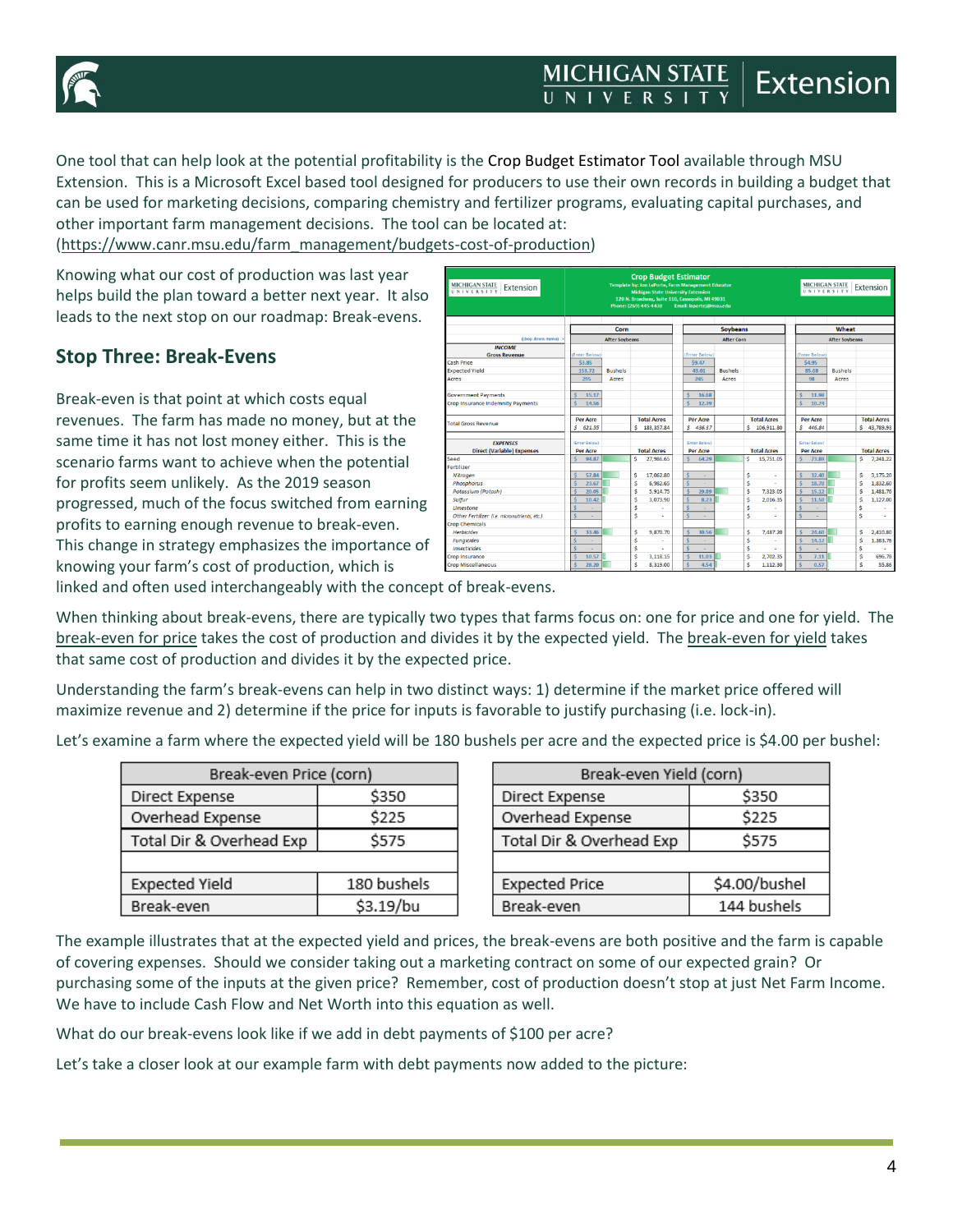

# **Extensior**

| Break-even Price (corn)  |             |  |  |  |  |
|--------------------------|-------------|--|--|--|--|
| \$350<br>Direct Expense  |             |  |  |  |  |
| Overhead Expense         | \$225       |  |  |  |  |
| Debt Payments            | \$100       |  |  |  |  |
| Total Dir & Overhead Exp | \$675       |  |  |  |  |
|                          |             |  |  |  |  |
| <b>Expected Yield</b>    | 180 bushels |  |  |  |  |
| Break-even               | \$3.75/bu   |  |  |  |  |
|                          |             |  |  |  |  |

| Break-even Yield (corn) |  |  |  |  |  |
|-------------------------|--|--|--|--|--|
| \$350                   |  |  |  |  |  |
| \$225                   |  |  |  |  |  |
| \$100                   |  |  |  |  |  |
| \$675                   |  |  |  |  |  |
|                         |  |  |  |  |  |
| \$4.00/bushel           |  |  |  |  |  |
| 169 bushels             |  |  |  |  |  |
|                         |  |  |  |  |  |

With just the inclusion of an additional \$100, the break-evens for this example farm change significantly. The breakeven price rose from \$3.19 up to \$3.75, while the break-even yield rose from 144 to 169 bushels per acre. This means there are increasing demands on the farm to reach the expected yield and for market prices to stay steady.

This helps farm managers to consider the impact input costs and market prices have on potential farm revenues. How would the example values change if fertilizer or seed expense caused direct expenses to increase another \$25? And a rise in land rent increased overhead expenses by another \$50?

We have seen increases like these in recent years and have even asked what changes should be considered by the farm? This is often a struggle for most farm managers. Sometimes the factors that need to be changed are not completely within our control (i.e. market prices). We encountered situations like these routinely this past year. The uncertainty of the weather caused added concern about expected yields and market prices. Even in some cases where we felt we had decent market prices, the uncertainty of yield caused farms to hesitate and not pursue contract opportunities.

How are farms expected to be prepared for the uncertainty of a poor yield or a significant change in the prices offered on the market? The answer revolves around a set of tools and services that most farms already pay for, but seldom fully utilize in their decision-making. It's also the next stop on our roadmap: Crop Insurance as a Marketing tool.

### **Stop Four: Crop Insurance as a Marketing tool**

As planting windows narrowed this past spring, the ability to cover a farm's cost of production became a central concern. Cash flow projections compared whether to raise a crop or take preventative planting options through insurance. The main worry on most farms was whether they could produce enough crop at the market prices offered to meet their financial needs. There was a significant amount of hesitation and unease about whether it was safe to take out even a single contract.

As we look to better prepare ourselves for the future, we have to keep in mind that marketing is all about confidence. Confidence that the price on the futures board will cover the farm's costs and return a profit for the farm as well as confidence that the yield will be there to ensure contracts can be met. Understanding what cost of production and breakevens are helps us to feel confident about the market price. We feel secure in our knowledge that the price with the right yield will cover our financial responsibilities. But what about that same confidence in yield?

The USDA's Economic Research Service reports only 21% of the crop production grown in 2017 was sold under contract. Corn was contracted at approximately 12%, while soybeans were a bit better at 18%. According to the report, those values have